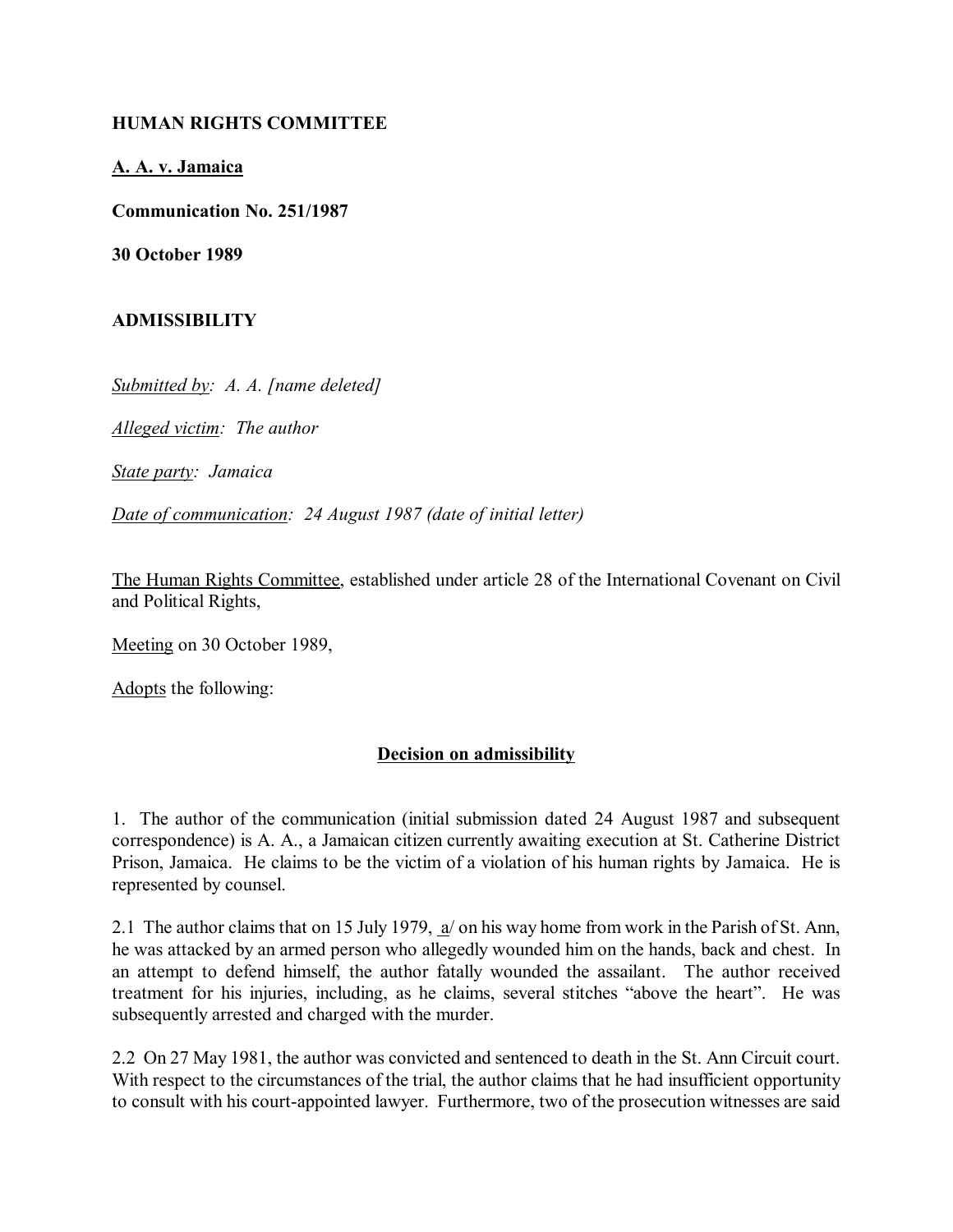to have committed perjury, allegedly because they had "bribed" the deceased to attack the author. Some of the evidence presented by the police (apparently the arresting officers), the author submits, was equally "fabricated". Several witnesses sought to testify on his behalf; one of them, one J. B., was allegedly subjected to police intimidation after his testimony and did not return to court. Thus, the author claims, the police "sabotaged" his witnesses.

2.3 On 22 September 1982, the author's appeal was dismissed by the Jamaican Court of Appeal. From the "note of oral judgment" delivered by the Court of Appeal and transmitted to the author under cover of a letter from the Jamaican Ministry of Justice dated 2 November 1988, it transpires that the lawyer assigned to the author failed to appear in court, and that the appeal was dismissed with the author unrepresented. The text of the oral judgment continues as follows:

"The Court examined the Records which indicated that two grounds of appeal were filed by applicant in person viz:

(i) Unfair Trial,

(ii) Evidence is insufficient to warrant a conviction,

and then he added:

ëFurther grounds of appeal will be filed by my Attorney-at-Law, Mr. E. S., Brownís Town P. O., St. Ann<sup>'</sup>

No such grounds were filed.

No further grounds of appeal were in fact filed.

The President of the Court observed that on the evidence for the prosecution it was a clear case of murder. The defence consisted of a Statement by the Accused from the dock in which he raised the issue of self-defence. The Court said that the trial judge identified the issues of fact and gave adequate directions on the law. The application was dismissed as being without merit."

2.4 The author claims that he has been the victim of a miscarriage of justice both during his trial and the hearing of the appeal, and that he should have been acquitted because he had acted in selfdefence. In this context, he quotes from a decision of the Judicial Committee of the Privy Council that he alleges should, if applied to his situation, lead to his acquittal. The author does not provide any details about this decision but alleges that some of the guidelines laid down in it were not followed in his case.

3. By decision of 12 November 1987, the Human Rights Committee transmitted the communication, for information, to the State party, requesting it, under rule 86 of the Committee's rules of procedure, not to carry out the death sentence against the author before it had had a chance to consider further the question of the admissibility of the communication. The author was requested, under rule 91 of the rules of procedure, to provide several clarifications concerning the conduct of his trial and his appeal, and to provide the Committee with the text of the written judgments in his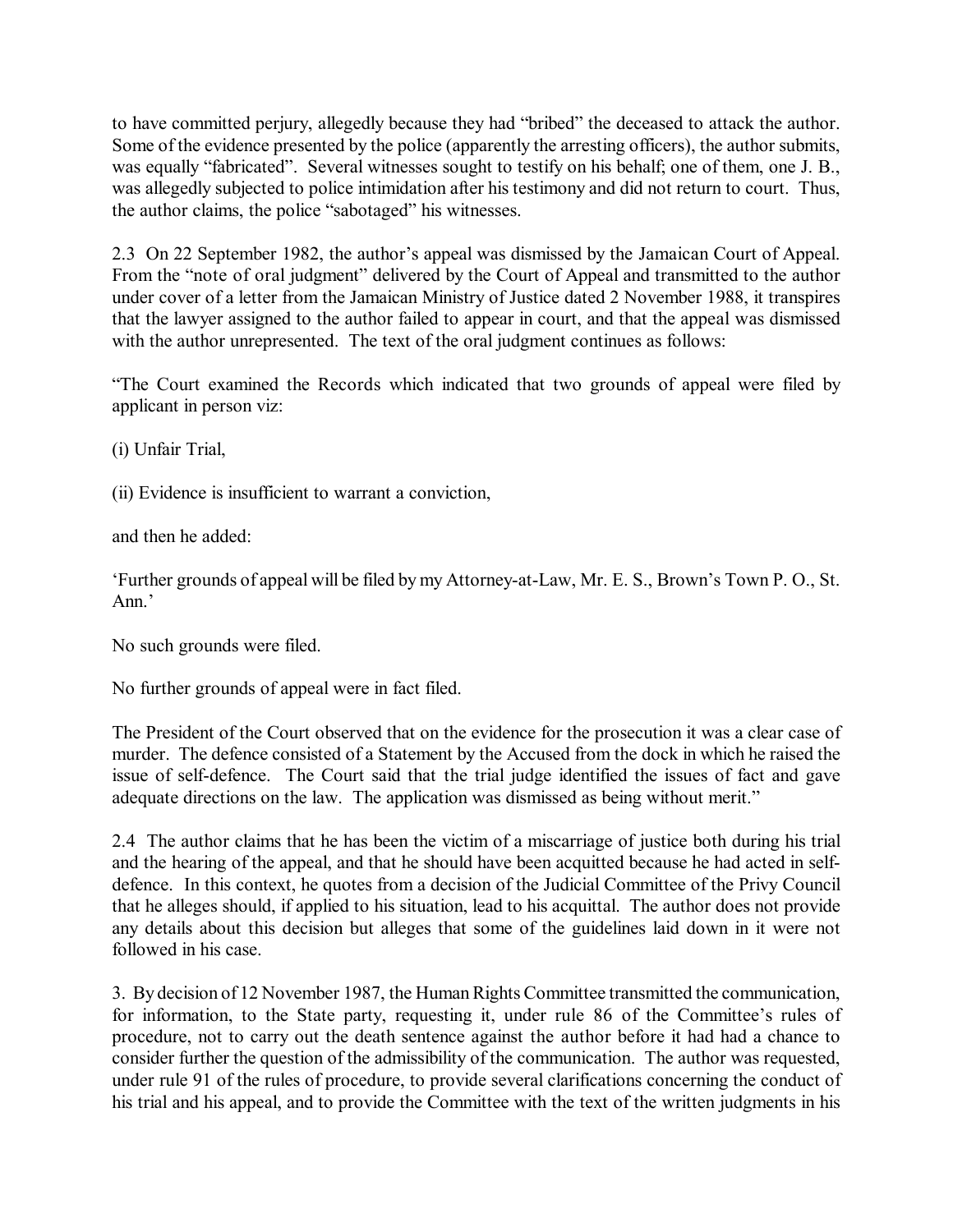case. In a letter dated 21 March 1988, the author provided some of the clarifications sought by the Committee and indicated that he had the services of a London-based lawyer for the purpose of filing a petition for special leave to appeal the Judicial Committee of the Privy Council.

4. By further decision of 22 March 1988, the Working Group of the Human Rights Committee transmitted the communication to the State party, requesting it, under rule 91 of the Committee's rules of procedure, to provide information and observations relevant to the question of the admissibility of the communication. The State party was further requested, in particular, to provide the Committee with the texts of the written judgements in the case and to specify whether the author retained the right to petition the Judicial Committee of the Privy Council for special leave to appeal. The State party was further requested, under rule 86 of the rules of procedure, not to carry out the death sentence against the author while his communication was under consideration by the Committee.

5.1 In submissions dated 10 July and 21 August 1988, the author indicates that he has been unable to obtain a copy of the written judgment of the Court of Appeal in the case, claiming that the Registrar of the Court of Appeal had informed him that there was no such judgment. In the author's opinion, this constitutes inhuman and degrading treatment, since he has been on death row since May 1981, and a written judgment of the Court of Appeal must be submitted for a petition for special leave to appeal to be entertained by the Judicial Committee of the Privy Council. It is submitted that his counsel in London has been unable to file a petition because of the absence of this written judgment.

5.2 In a further submission, the author reiterates that his legal representation throughout the proceedings was wholly inadequate, and that his legal aid attorney failed even to file further grounds of appeal, as he had requested. He submits that generally, because of the insufficiency of fees paid to attorneys working on legal aid assignments, few lawyers ever take their client's interest seriously in capital cases and that, as a result, many inmates have lost confidence in the system which, on paper, provides them with the possibility to petition the Judicial Committee of the Privy Council for leave to appeal.

6. In its submission under rule 91, dated 7 December 1988, the State party argues that the communication is inadmissible on the ground of non-exhaustion of domestic remedies and that the author retains the right, under Section 110 of the Jamaican Constitution, to petition the Judicial Committee of the Privy Council for special leave to appeal. It adds that legal aid would be available to the author for this purpose pursuant to Section 3, paragraph 1, of the Poor Prisoners' Defence Act. The author did not comment on the State party's submission.

7. On 21 December 1988, the law firm representing the author informed the Secretariat that senior counsel instructed to prepare a submission on the merits of a petition for special leave to appeal to the Judicial Committee of the Privy Council had argued against the merits of such a petition in mid-1988. Subsequently, the firm had received a copy of the "note of oral judgment" of the Jamaican Court of Appeal, dated 22 September 1982, from an unrelated third party in the United States; on the basis of this document, counsel had been instructed to prepare another opinion on the merits of a petition. On 5 September 1989, counsel confirmed that her firm continues its efforts to bring the author's case before the Judicial Committee of the Privy Council and informed the Committee that